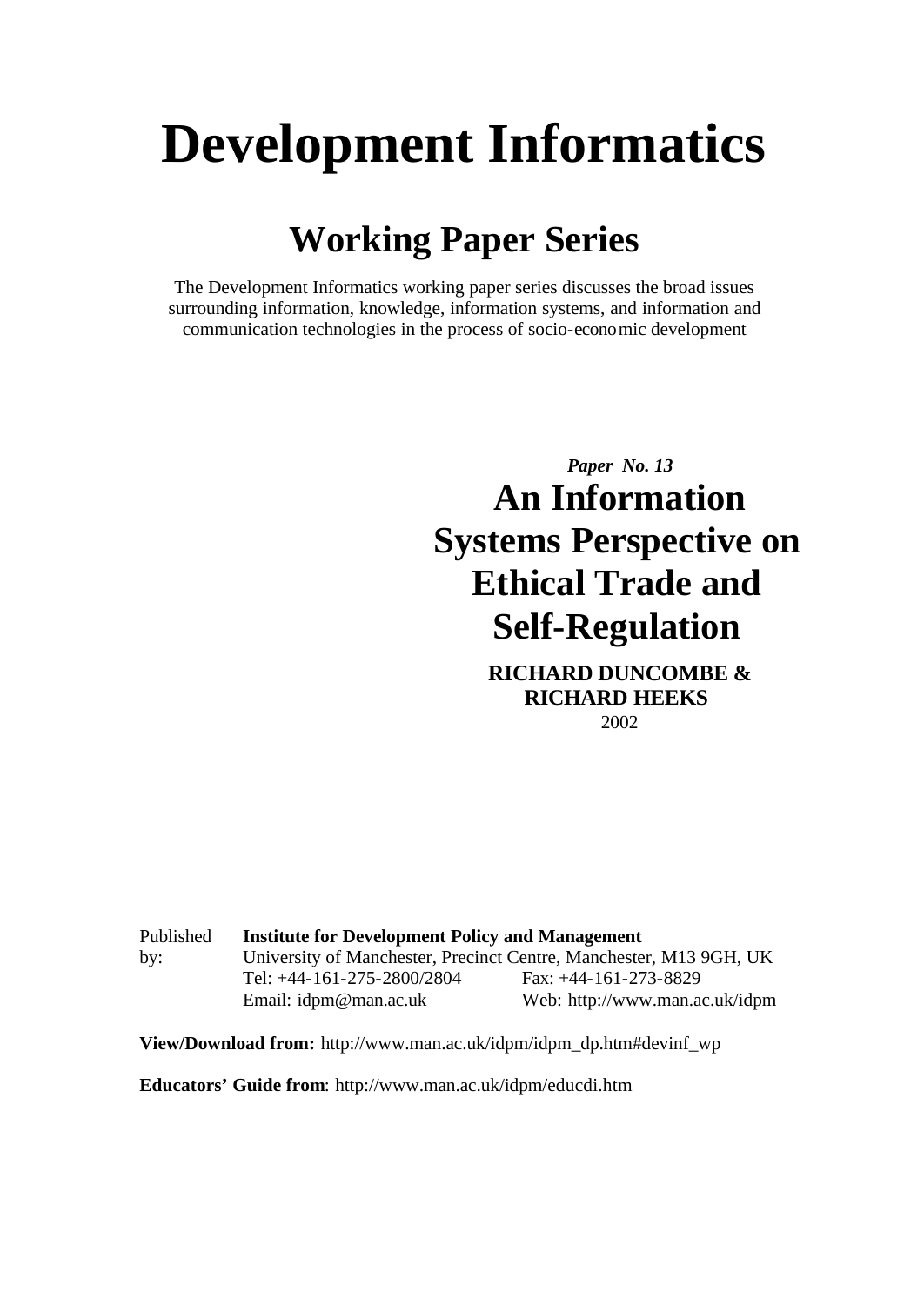### **Table of Contents**

| B2. EVALUATING ETHICAL TRADE REGULATORY INFORMATION SYSTEMS10 |  |
|---------------------------------------------------------------|--|
|                                                               |  |
|                                                               |  |
|                                                               |  |
|                                                               |  |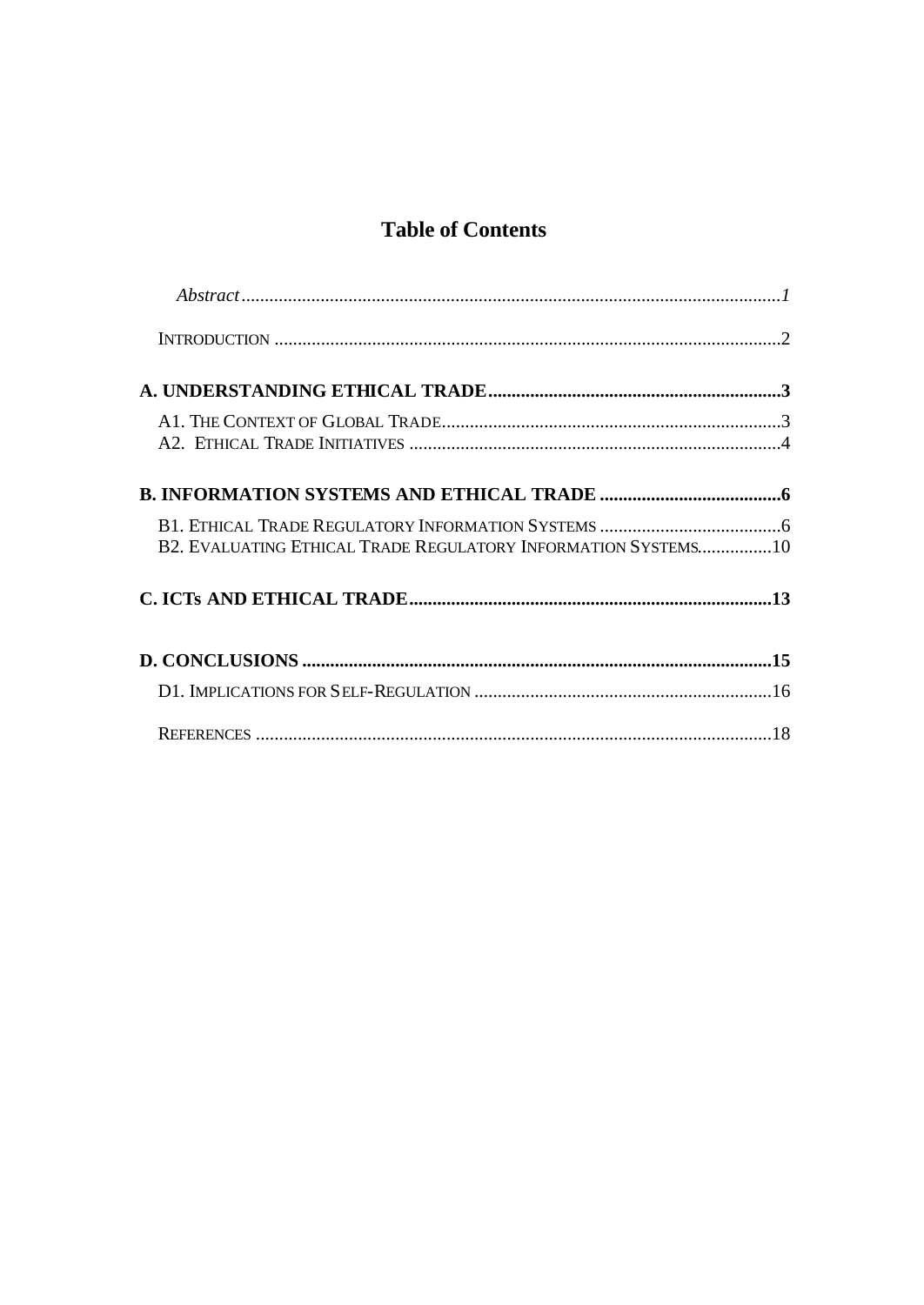# **An Information Systems Perspective on Ethical Trade and Self-Regulation**

**Richard Duncombe and Richard Heeks**<sup>1</sup>

richard.duncombe@man.ac.uk & richard.heeks@man.ac.uk Institute for Development Policy and Management The University of Manchester, UK 2002

#### **Abstract**

*Increasing numbers of ethical trade initiatives are being launched, reflecting concerns about the limited benefits that globalising trade brings to producers in developing countries. Ethical trade is an information-intensive activity. Yet little is known about the role of information systems in supporting ethical trade. This paper provides an preliminary conceptualisation of ethical trade regulatory information systems. It presents models and issues in relation to both information, and information and communication technologies. Ethical trade – with its voluntary codes and consumer campaigns – also represents a new approach to interaction between market actors. This is the approach of self-regulation, that moves beyond binding state regulation and sanctions to something seen as more appropriate to a globalised, liberalised economy. Findings about information systems and ethical trade therefore also advance our understanding of self-regulation.*

l

<sup>&</sup>lt;sup>1</sup> This paper is an output from the 'Ethical Trade, Information and ICTs' project financially supported by the Centre for Regulation and Competition (http://idpm.man.ac.uk/crc), which is itself funded by the UK Department for International Development (http://www.dfid.gov.uk). The views expressed in this paper are those of the authors alone.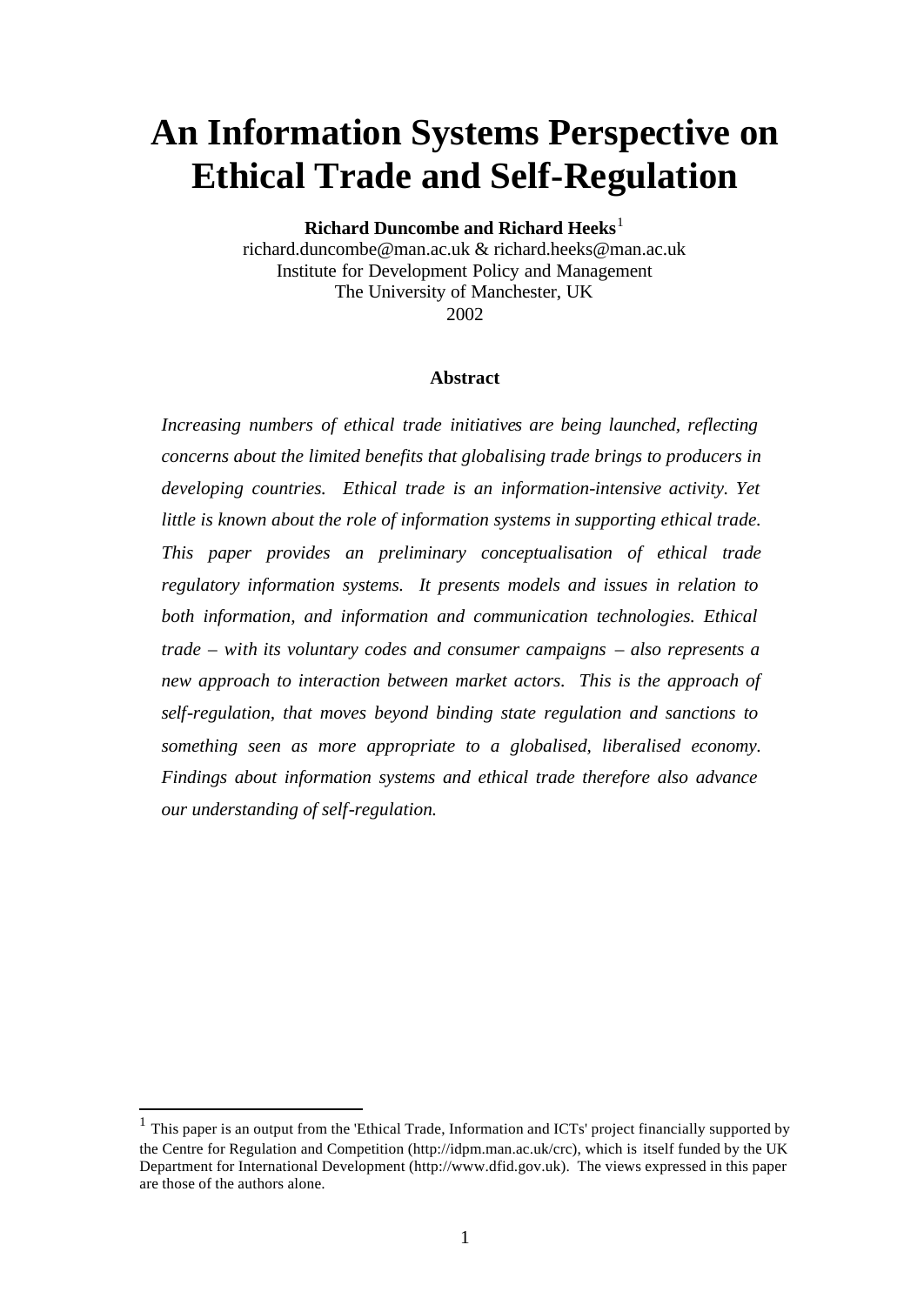#### **Introduction**

The practice of ethical trade is increasingly moving into the mainstream of development activities, through programmes such as the UK's Ethical Trading Initiative [14]. Ethical trade is seeking to encourage voluntary codes of conduct amongst large producers with subsidiaries or suppliers in developing countries. The codes of conduct and related standards are intended to benefit workers' rights and human rights, and to help meet other social and environmental development goals.

Ethical trade is a form of market intervention practised through self-regulation. Selfregulation is an alternative to the more traditional forms of regulation, such as binding national or international agreements. It allows stakeholders – including government, the private sector, and advocates of ethical trades (such as non-governmental organisations (NGOs) and workers' representatives) – to work together in order to set voluntary standards governing developing country workplaces, and communities, involved in the global supply chain. It also provides collective representation for the values and choices of consumer groups, whilst enabling the power of individual customers to still be exerted in the marketplace.

As one instance of self-regulation, ethical trade initiatives therefore represent a new regulatory mechanism for mediating between producers and consumers [2]. This is a mechanism that is on the increase, not least because it is seen as particularly well suited to the currently liberalising international trade environment [7].

The processing and transmission of information is critical to self-regulation generally, and to ethical trade in particular. Data collection forms the basis of independent monitoring and new forms of social auditing. Accordingly, information must be processed and made available to stakeholders and, critically, disseminated and publicised in order to inform consumer choices. Such information handling is increasingly dependent on the implementation of information and communication technology-based (ICT-based) systems. Large companies piggy-back ethical trade data flows on the back of the complex management support systems and global communications they use to control their supply chains. Consumers increasingly use the Internet to access product-related information and to conduct transactions. Ethical trade advocates act as intermediaries and use such networks to build and maintain ethical trade campaigns.

Yet very little is known about the role of information or of ICTs in the functioning of ethical trade. This paper addresses this issue; aiming to provide the first overview of information systems within ethical trade. Based on a review of current ethical trade cases and literature, it will examine the way in which information flows support the self-regulatory processes of ethical trade; and will also examine the potential benefits and issues that arise with increasing use of ICTs in ethical trade.

Providing a better understanding of information systems in ethical trade is not merely an academic exercise of knowledge-building. It also has practical relevance. Information systems are integral to the workings of ethical trade. Poor IS design will therefore hamper the achievement of ethical trade goals which, in turn, will have a negative impact on the development goals with which ethical trade is associated. In addition, if successful, the use of ICTs in ethical trade systems will represent a clear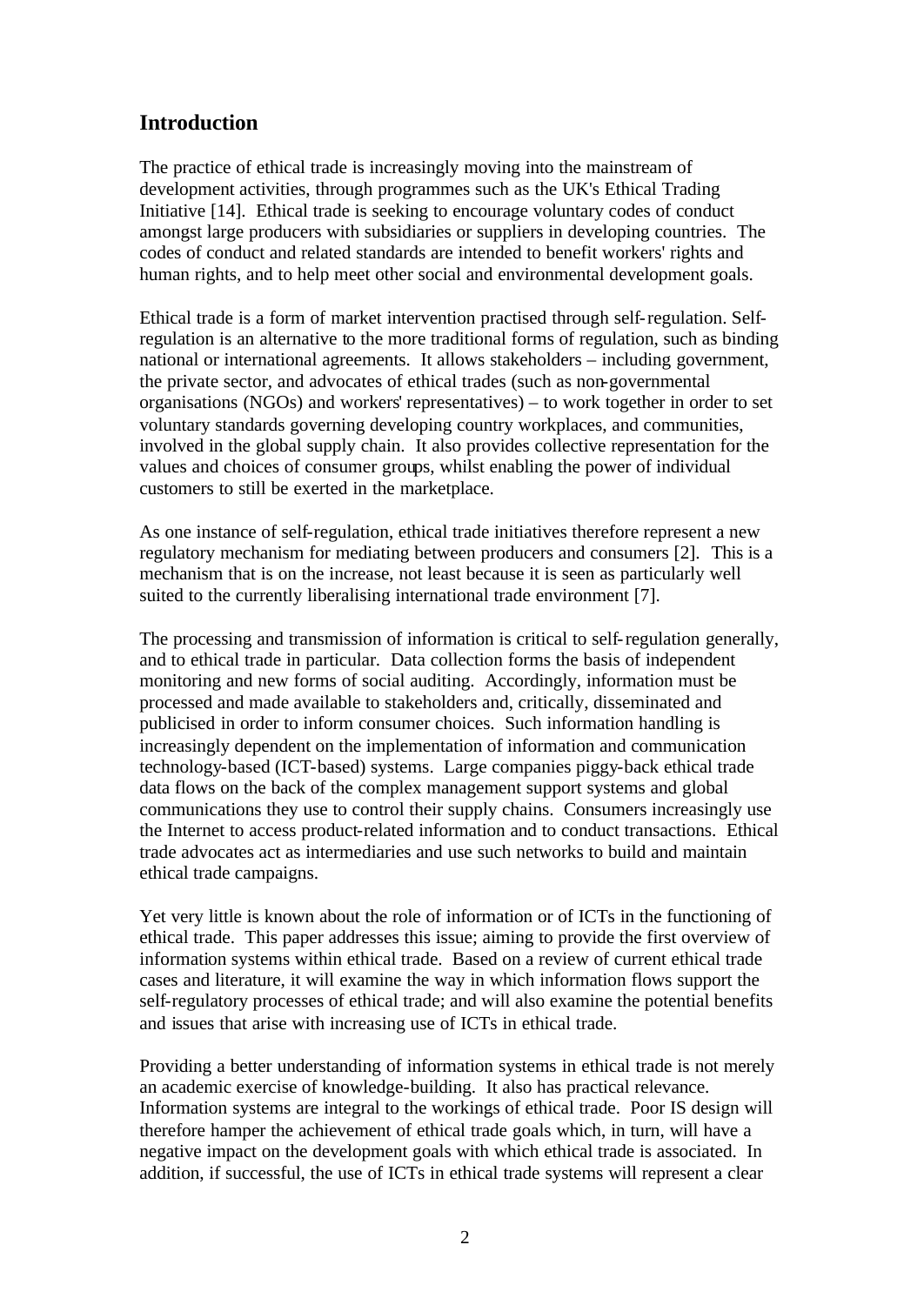contribution of the new technologies to development; a contribution that, to date, has sometimes been a little hard to find.

## **A. Understanding Ethical Trade**

#### **A1. The Context of Global Trade**

Before moving on to look at the informational aspects of ethical trade, let us first investigate the origins and place of ethical trade in the development process, starting with the context of global trade.

We live in a world of increasing global trade supported by three important and mutually reinforcing trends [12, 19]:

- ?? First, liberalisation. At the international level, successive rounds of multi- and bilateral trade negotiations – most notably within the framework of the World Trade Organisation (WTO) – have witnessed ever-increasing liberalisation of the rules governing international trade. At the national level, partly due to leverage from the WTO and other international organisations and partly due to changes in domestic political economies, governments are liberalising their import and export regimes; swapping the import-substituting policies of old for export-oriented strategies that encourage foreign investment. All of this either reduces barriers or increases incentives to trade.
- ?? Second, globalisation. Inherently, globalisation goes hand-in-hand with an increase in global trade.
- ?? Third, diffusion of ICTs. Expansion of trade in the 19<sup>th</sup> century arose thanks to reduced transport costs. Expansion of trade in the  $20<sup>th</sup>$  and  $21<sup>st</sup>$  centuries is fuelled by the reduced transaction costs that ICTs can deliver, making it easier for buyers and sellers to find each other, providing more accurate information about traded items, enabling previously untraded items to be traded, and increasing the numbers who can trade by reducing entry barriers.

The current orthodoxy about this growth of trade is that it is a 'good thing' for developing countries. Trade is seen as playing an important role in reducing poverty because it boosts economic growth, and the poor tend to benefit from faster economic growth [5]. However, it is also recognised that there are great difficulties for developing countries to both participate in and benefit from expanding international trade. Many people in poor countries will become net losers in the process of global trade liberalisation, particularly over the short term [*ibid*].

For those who believe that adaptation to the new liberalised trade environment is the way forward, not a retreat into protectionism, concern over these difficulties has led to two major development initiatives. One is an attempt to help overcome the barriers to trade in developing countries; an important issue but one that will not be addressed here. The other is an attempt to reduce the costs and increase the benefits of trade for those in the developing world. One strand of this attempt has focused on noneconomic negative consequences of trade. These are expressed primarily in terms of the potentially unfair trade practices of multinational companies, and the negative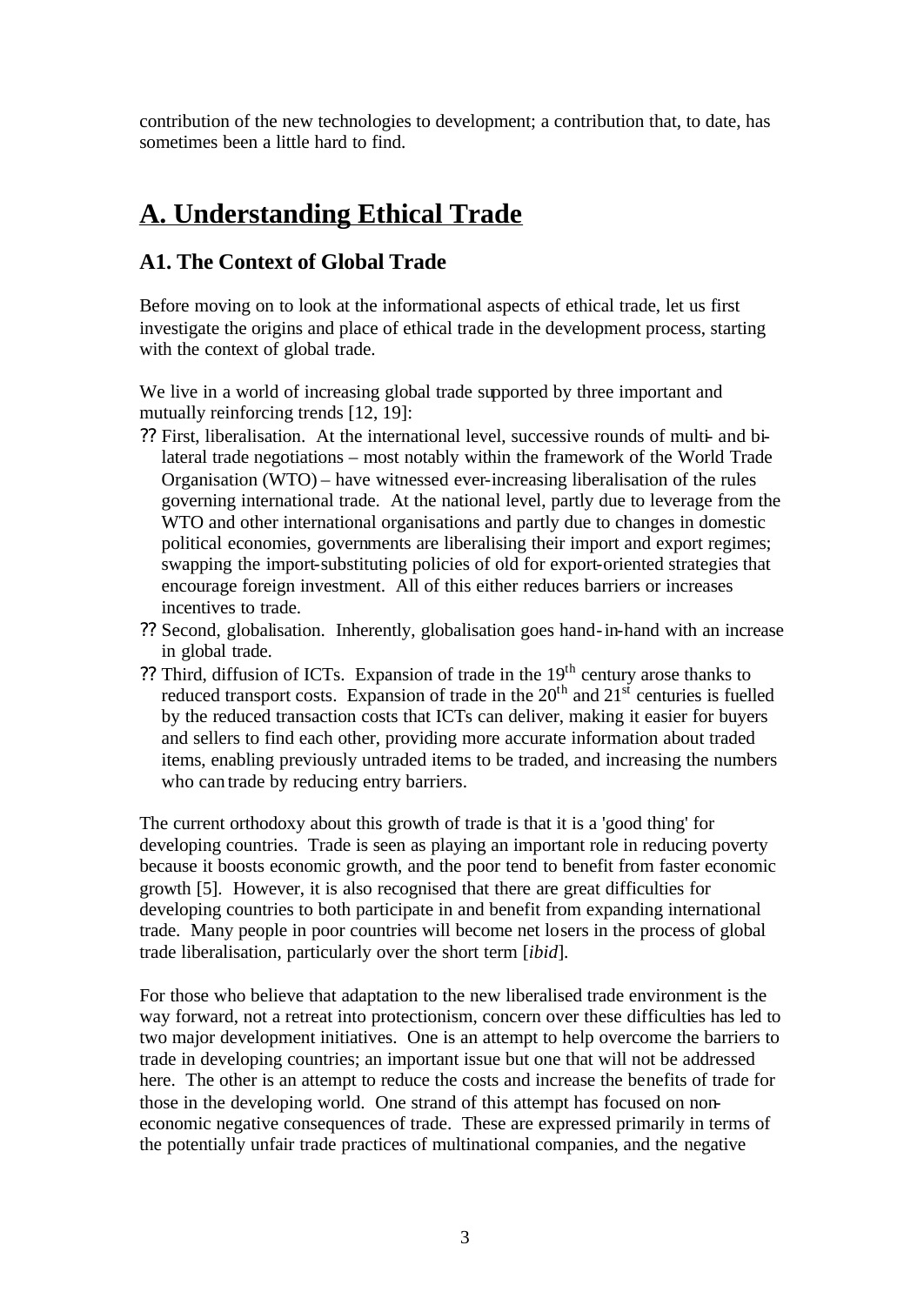socio-economic and environmental effects of increased trade between the industrialised and the developing world.

These concerns cover a broad spectrum of issues including human rights, labour standards (including child labour and forced labour), conditions of employment and minimum incomes, issues of non-discrimination and gender, and environmental impact (both local and global) throughout the production/consumption lifecycle [13].

It is concern about these 'negative aspects of globalisation' that has given rise to renewed interest in the concept and practice of ethical trade.

#### **A2. Ethical Trade Initiatives**

Ethical trade has deep historical roots, and is said to have emerged from the Victorian philanthropist entrepreneurs who founded some of the world's most successful trading companies. It returned to prominence in the 1980s and (more) the 1990s, as a term used to describe the shared goals and approaches of various NGOs and aid/donor organisations, and encompassing a wide range of disparate initiatives around which private, public and campaigning initiatives have coalesced [6]. However, the principal goal of ethical trade was to provide a vehicle for promoting internationally-recognised labour standards and fundamental human rights in deve loping country workplaces.

In practice, ethical trade has traditionally been focussed on large globalised firms, as seen in those individual companies headquartered in North America and Europe that have adopted voluntary codes of conduct to cover labour conditions in their subsidiaries and sub-contractors in developing countries. This has often occurred within individual sectors, and with a wide variation in codes between firms and sectors [15, 25].

These large multinational companies have participated in ethical trading initiatives not only due to humanitarian concern about adverse labour conditions, but also for direct commercial reasons. Ethical codes of conduct have often been embraced by companies in reaction to direct consumer pressure, or in reaction to criticism from organisations campaigning on behalf of consumer or worker groups. Ethical trade has also been used to form the basis of a positive corporate image, and as a means of creating increased stability within the commercial environment of globalised firms, particularly within supply chains [2].

In recent years, the scope of ethical trade has broadened somewhat. For example, environmental issues have started to be incorporated alongside the original socioeconomic aims. There have been attempts, such as the UK's ETI, to consolidate disparate codes, auditing and verification procedures within an agreed common benchmark standard. Fair trade programmes have also started up, although these should arguably be differentiated from ethical trade. Fair trade provides export opportunities and direct assistance for small-scale producers in developing countries, and seeks to ensure that these producers receive fair recompense and sustainable employment.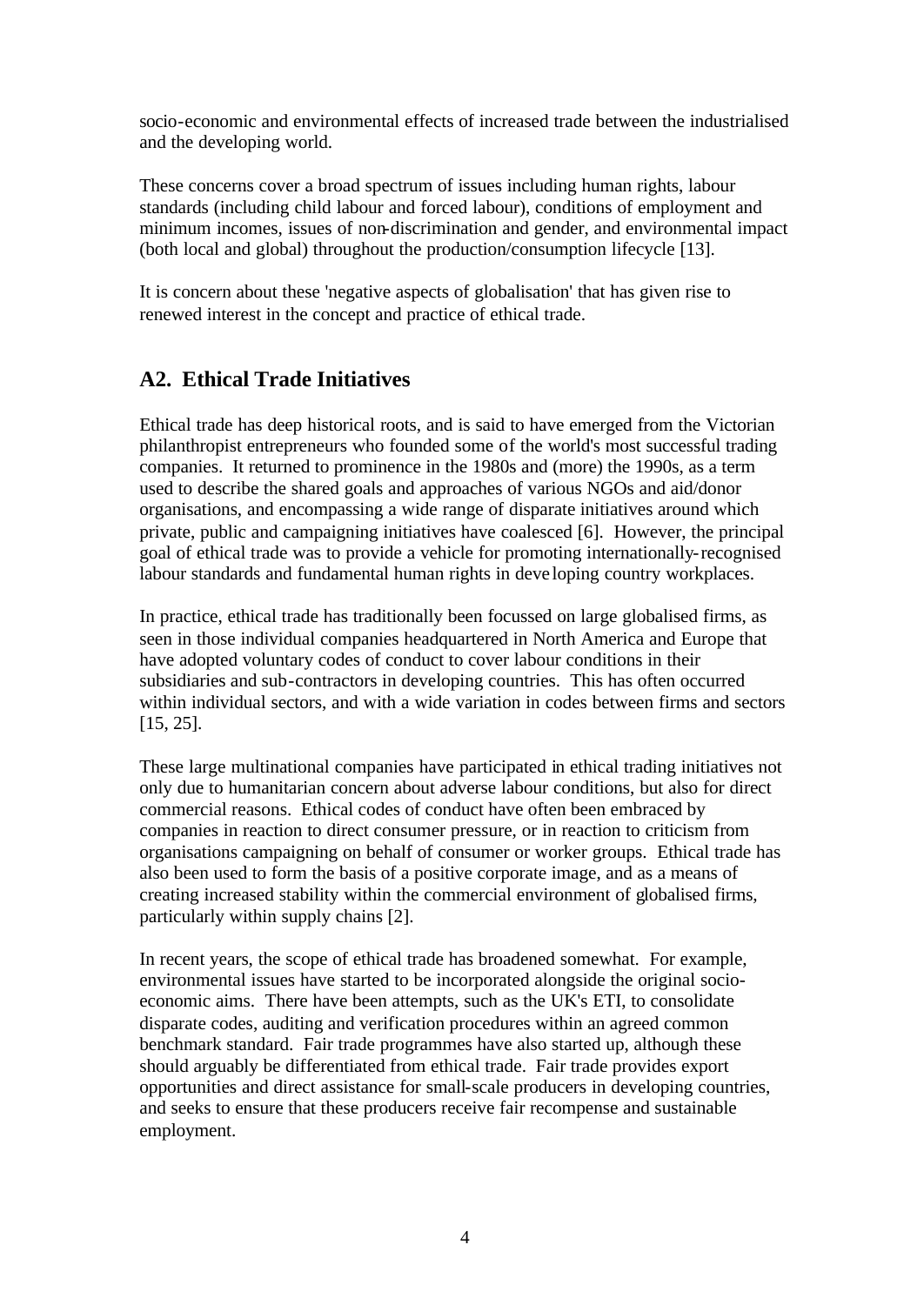The continuing focal point, though, for ethical trade activities has been those multinational producers sourcing final or intermediate goods from developing countries<sup>2</sup>. We can summarise the approaches to these target organisations made by ethical trade advocates in the following way:

- ?? Direct advocacy: as noted above, international NGOs, donors and other ethical trade advocates are exerting pressure on multinationals for improvement of socioeconomic standards. This is done through encouraging internal company codes of conduct or greater corporate responsibility or improved methods of social and environmental accounting.
- ?? Indirect advocacy via consumers (creating market pressures on producers): the industrialised country consumers who purchase goods sourced in developing countries have been another target for ethical trade initiatives. Influence on rich consumers has come either through direct campaigning or indirect means such as social and environmental labelling at point of sale. By affecting the purchasing decisions of consumers this will create market pressures on producers. The hope is that these market incentives will cause producers to raise labour, human rights and environmental standards.
- ?? Indirect advocacy via national governments (creating regulatory/advocacy pressures on producers): ethical trade advocates are working with national governments, particularly in developing countries. Their aim is to alter a variety of national policies, including those related to multinationals and foreign investment, as well as those related to the aforementioned labour, human rights and environmental standards. In the current climate of liberalisation, outcomes are more likely to appear in the form of national advisory codes, or governmental advocacy rather than policies of regulation.
- ?? Indirect advocacy via international trade fora (creating regulatory/advocacy pressures on governments and producers): advocates (notably the International Labour Organisation) have sought to push issues of ethical trade into the mainstream of trade negotiations and agreements; seeking, for example, to include social clauses or binding codes of conduct into multi- or bi-lateral trade agreements, with associated sanctions for those who break the codes [22]. However, the use of such mechanisms has come in for much criticism: from neo-liberals who object to what they see as re-regulation, but also from developing countries who see social clauses as having little impact on poverty, and – through their links to sanctions – being used as quasi-protectionist measures by the richer nations [28].

A simplified summary of the stakeholders and pressures involved is presented in Figure 1. It must be recognised that the reality is more complex. Governments can be both targets for and organisers of ethical trade actions. Producers, too, may selfdevelop standards on the basis of ethical rather than commercial concerns. In an overall sense, though, this gives us a first sense of key stakeholders and relationships in ethical trade.

l

 $2^{2}$  As such, the term 'ethical trade' is something of a misnomer: the focus is more on 'ethical production' than on the nature of trade and trading relations (the latter are addressed by fair trade) [6].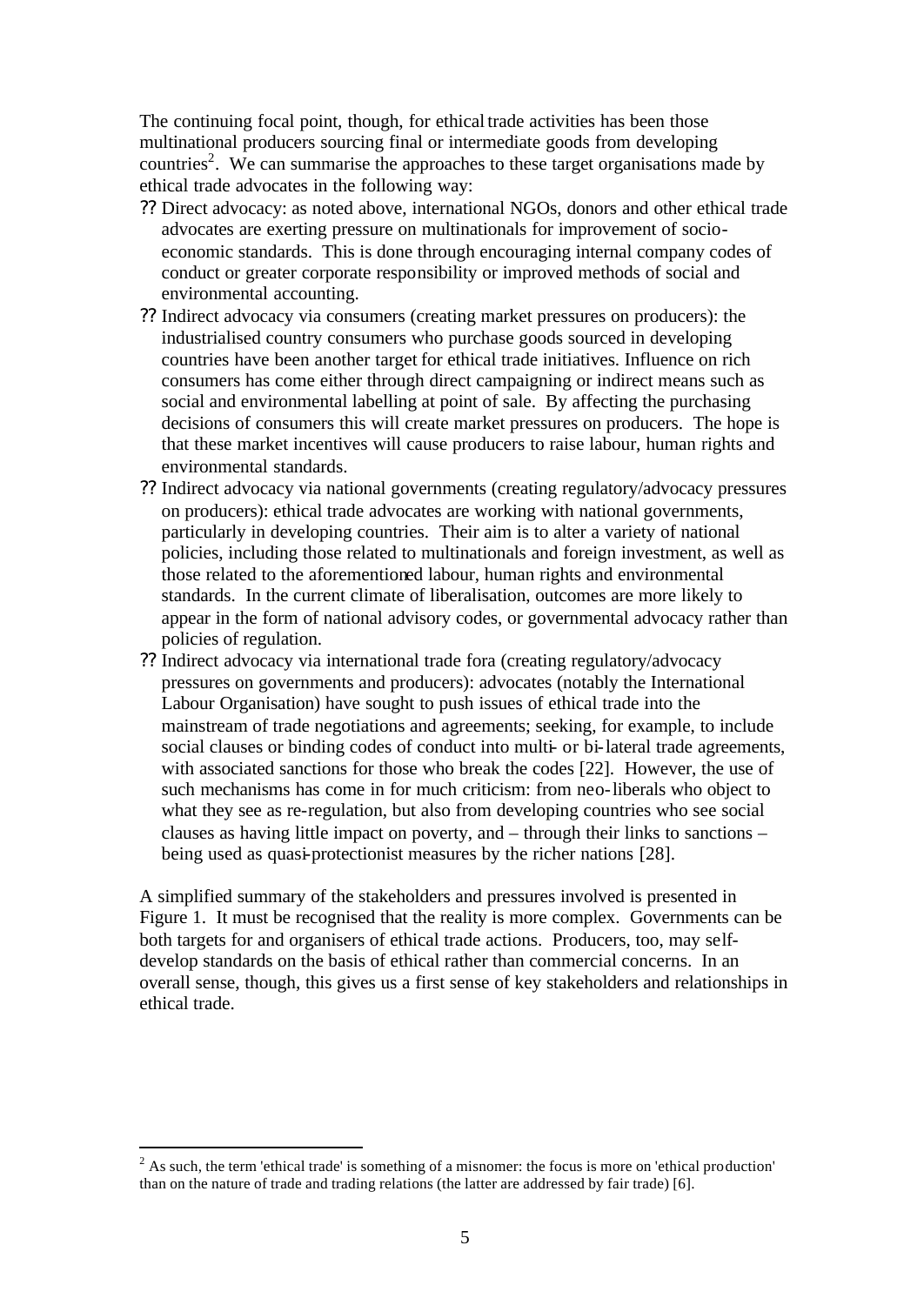

**Figure 1: Overview of Stakeholders and Activities in Ethical Trade Initiatives**

### **B. Information Systems and Ethical Trade**

#### **B1. Ethical Trade Regulatory Information Systems**

The process of advocacy contains a strong informational element; requiring data on the impact of ethical and 'non-ethical' trade or production, sample codes of conduct, opinions of key stakeholders, etc. However, advocacy – such as an attempt to bring in a new code of conduct – is an inaugural activity that predates the main operation of an ethical trade initiative. This, then, will not be our focus. Instead, we will look mainly at the role of information in the ongoing regulatory work of operational ethical trade systems.

Regulation – including the self-regulation that governs much ethical trade – is about monitoring and control. The core information system model will therefore be that of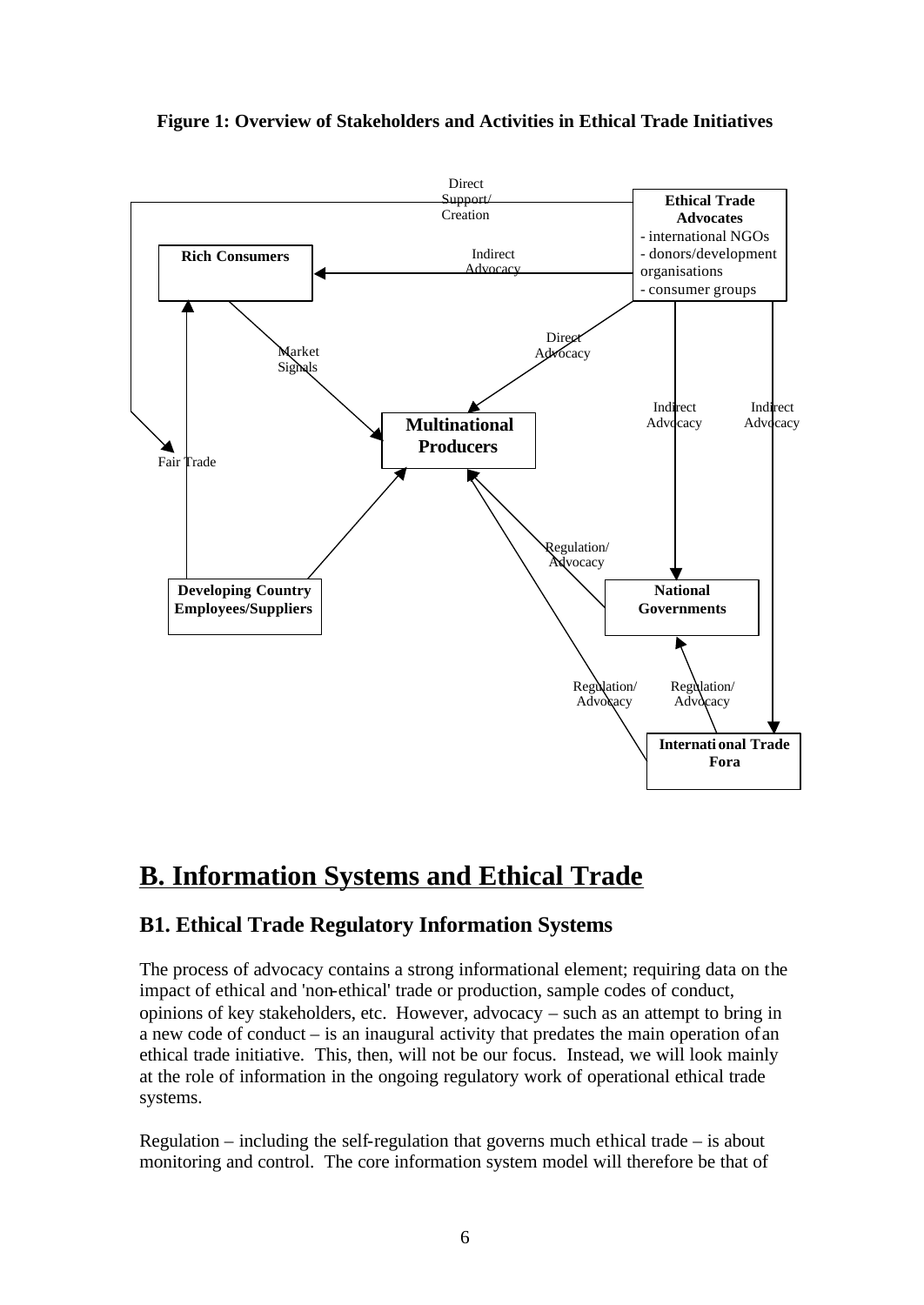the management information system (MIS), defined as a system that supports the monitoring and control of processes and resources. We can therefore modify a standard MIS model in order to model the systemic workings of ethical trade [16]. The result is shown in Figure 2.



**Figure 2: The Core Information System of Ethical Trade**

If it is to function effectively, this ethical trade regulatory system must consist of four main elements:

- ?? *A process*. At the core of the system is the production process that turns inputs into outputs, such as the manufacture of clothing, or computers, or automobiles.
- ?? *A monitoring mechanism*. This mechanism gathers performance indicator data: in this case, data about the impacts from the production process (e.g. on employee health and incomes or on the environment).
- ?? *A comparison mechanism*. This compares the data gathered about current performance with data on previously-set standards, benchmarks, targets, etc (for example, those laid down in codes of conduct). These two types of data represent the main data needs of the ethical trade regulatory system.
- ?? *A control mechanism*. This decides upon and then ensures implementation of corrective action based on the output of the comparison. For example, where a producer finds that underage workers are being employed in a subsidiary factory, they might take action to have those underage workers replaced.

Ethical trade regulatory systems therefore represent a *feedback loop* in which, typically, information about a later stage is fed back into control of an earlier stage. Where all is well and production is being undertaken according to ethical standards, the system's only function is to monitor and report. Where a problem – a shortfall between the actual and the desired ethical standards – arises, the system's function is to assess the impact and cause of that problem, and to decide on and then implement remedial action.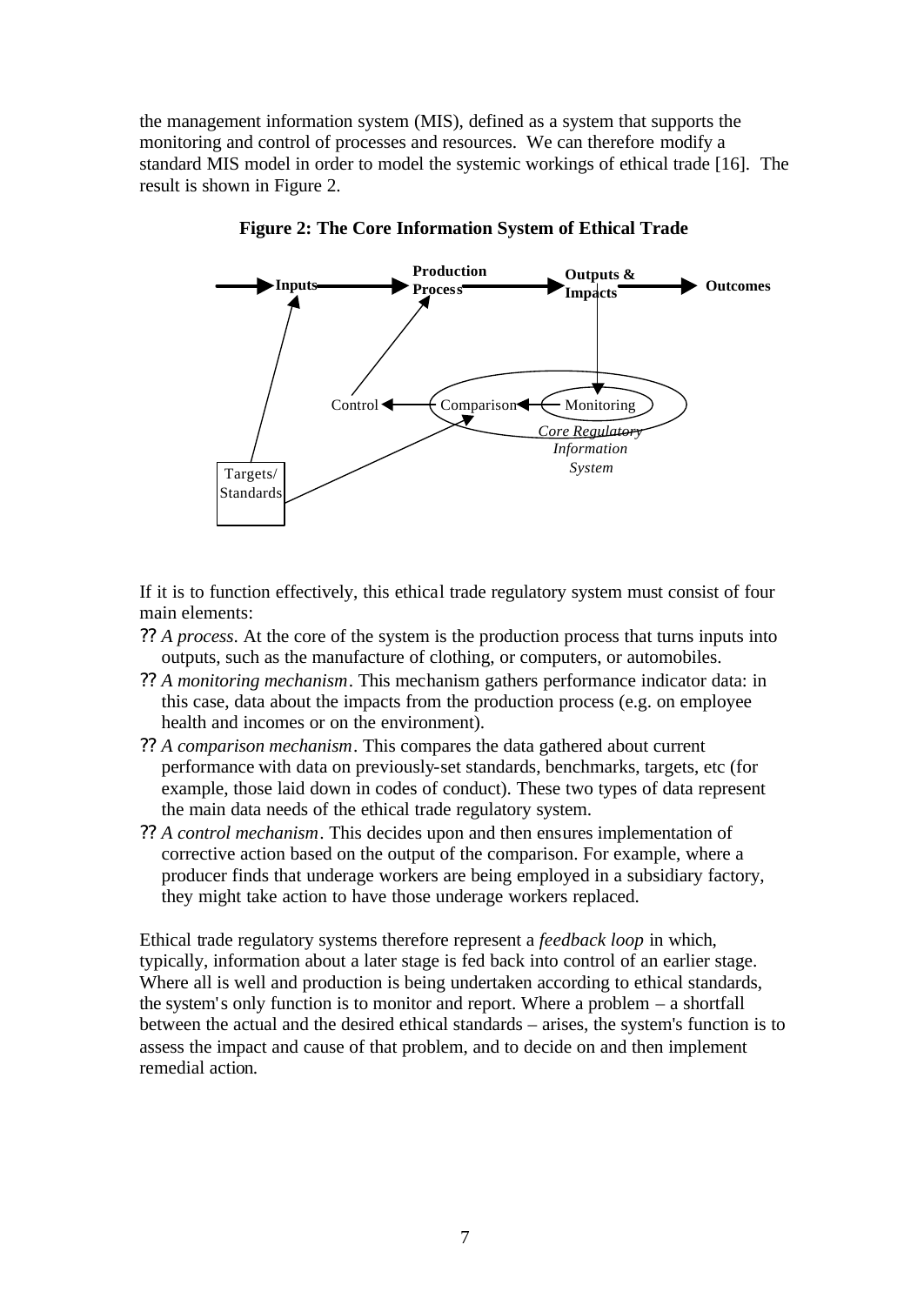The place of information systems within the overall regulatory system is indicated in Figure 2. As shown, ethical trade regulatory information systems (ETRIS) can be of two different types:

- ?? *Monitoring IS*: these merely gather data about production impact and present it to the recipient, who will then do the comparison him/herself.
- ?? *Monitoring and comparison IS*: for these information systems, the pre-set ethical standards for performance have been entered onto the information system. The IS is therefore able to perform the comparisons itself, typically producing an exception report where all is not well.

Having understood the basics of the overall systems and the information systems for the operation of ethical trade, we can now combine the stakeholder/structural picture represented in Figure 1 with the process view provided by Figure 2. This combination is summarised in Figure 3, and shows that different stakeholders typically perform different informational roles:

- ?? The original producers the developing country employees, subsidiaries or suppliers – are the main data sources from whom certain types of impact data are sourced.
- ?? The multinational producers typically involved in the other stages of the value chain (e.g. research, design, sales, marketing, management) – are active in monitoring. They often capture and process impact data, using ethical accounting and auditing techniques in order to quantify and report the social and environmental aspects of corporate operations. They may also (either individually or as sectoral associations) set the targets and standards that inform the process of comparison and, for their own internal or for external reporting processes, may perform the comparison themselves. Additionally, it is the multinationals which mainly engage in the process of control; altering operations in order to increase the achievement of ethical standards. Finally, the multinationals will also be recipients of data from the other key stakeholders – advice or advocacy data from the advocates; and sales and values data from final consumers. This, too, will be fed into the processes of setting standards and of controlling production processes.
- ?? The ethical trade advocates mainly play the role of intermediary between producer and consumer, to some extent substituting or supplementing the role of government in this new form of more 'market-friendly' regulation. They may undertake independent monitoring of production; sometimes covertly but most often with the compliance of producer stakeholders. They will often take responsibility for holding producers to account against ethical standards. Since they do not directly control production processes, they attempt to exercise control by influencing producers in the ways described in Figure 1: through direct advocacy, through governments and international bodies or, most notably, through dissemination of information to consumers.
- ?? Consumers are rarely in a position to directly monitor or compare raw data from production in developing countries. They must rely on summary data disseminated by multinational producers or by advocate intermediaries; data which normally incorporates comparison. Consumers exercise control indirectly through their purchasing decisions; creating data that – as noted above – is captured and used by producers.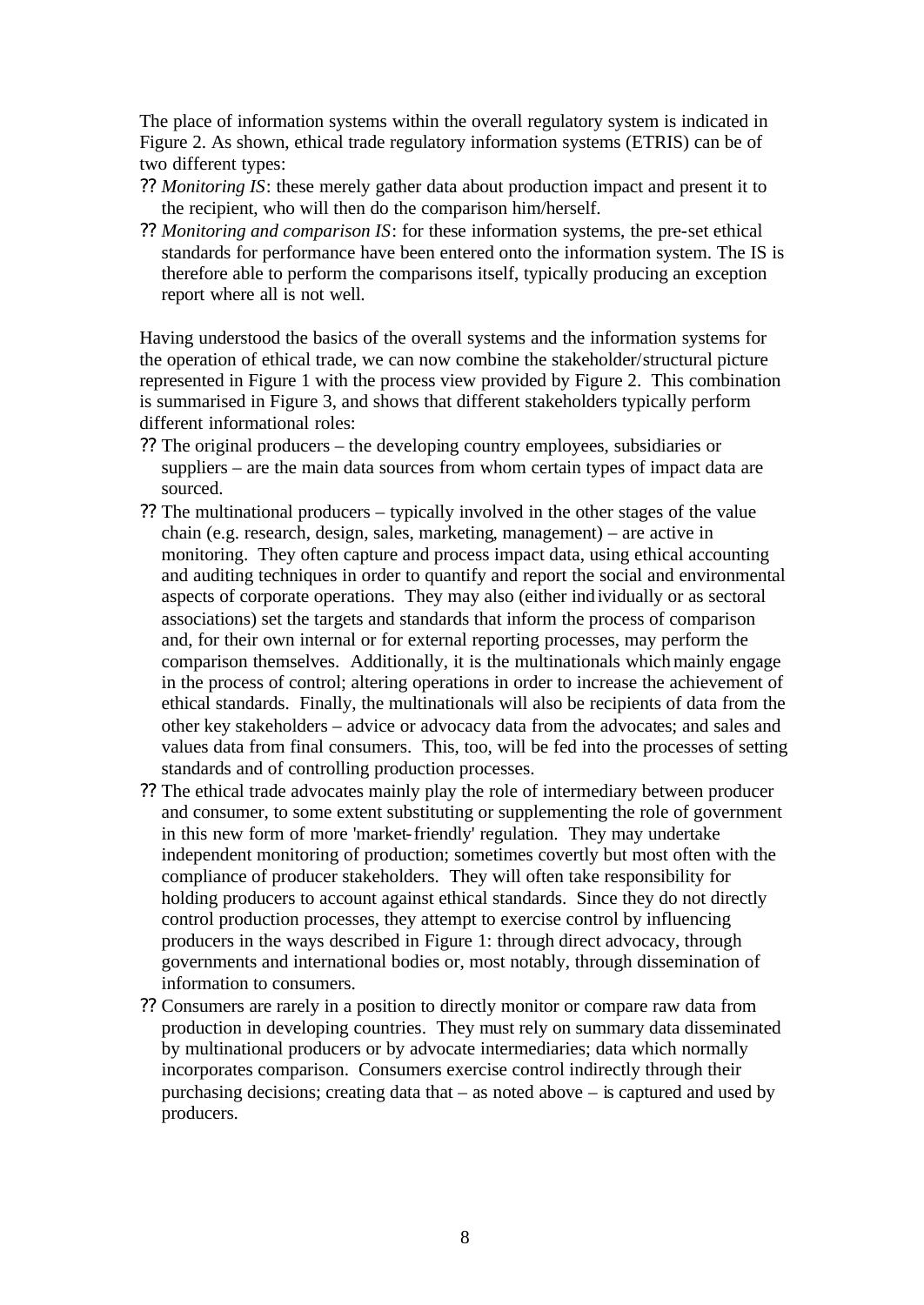

**Figure 3: Data Flows and Regulatory Processes in Ethical Trade**

The ETRIS therefore acts as a 'market-plus' system. At root, it does focus on transactions (consumers buying products) and on data passing between buyer and seller (i.e. between consumer and producer). However, it differs from a normal free market in two ways.

First, the data that flows goes well beyond the normal 'price' or 'price and quality' factors; it now incorporates data about the conditions and impact of production in one direction, and about the values of consumers in the other direction. Second, this marketplace is populated by intermediaries. The multinationals themselves are intermediaries that intervene between original production and final consumption. More crucially there are the ethical trade advocates who add *value* to the data flows through processing and comparison, but who also (see below) add *values* to the data flows through their assumptions and norms about ethics and development.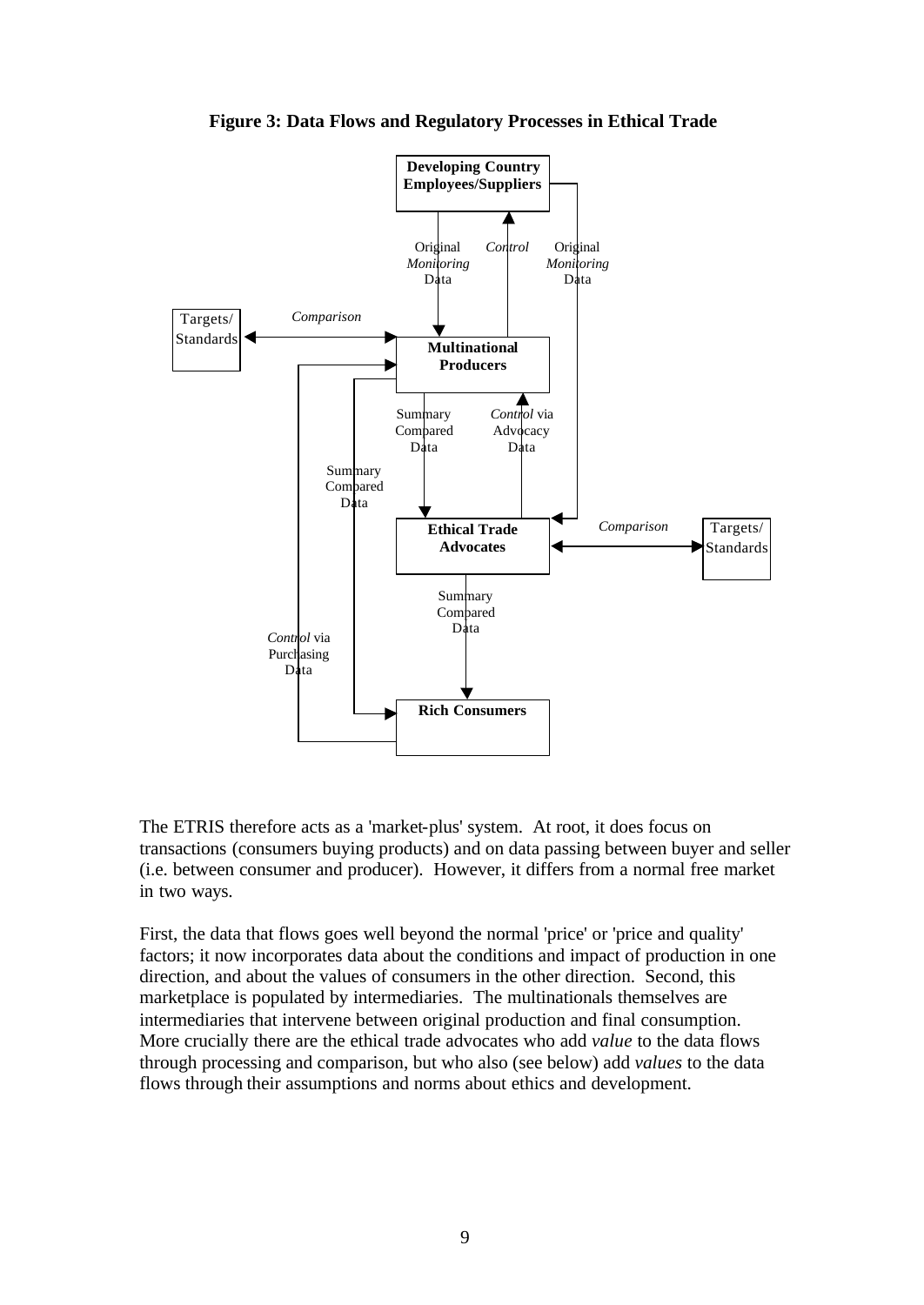#### **B2. Evaluating Ethical Trade Regulatory Information Systems**

From the foundation of this basic model, we can now lay out some deeper questions that can be asked of ethical trade regulatory information systems. These questions readily derive from informational issues that surround the basic information systems model on which ETRIS are based [16, 21].

#### **i. Are all system elements in place?**

As noted, the regulatory system will only work if it contains: a process; performance indicators that are monitored; a means of comparing performance against standards; and an effective control mechanism. Systems theory can add a further point based on identification of the system as a feedback mechanism: all this must take place within an effective time frame (it's no good a manufacturer improving ethical standards long after its customers have deserted it in disgust) [29]. This set of five items forms a simple checklist to assess the basic functioning of the overall ethical trade regulatory system.

#### **ii. What is monitored: inputs, processes, outputs, impacts or outcomes?**

Figure 2 shows impacts as the key data focus for the ETRIS. We defined impacts in terms of impacts on producers. This forms quite a broad scope for data. It can encompass the direct effects of production on economic, social and environmental factors in the host developing country, as mediated through the employees, subsidiaries and suppliers involved in production. Equally, though, it can also encompass sales data and purchasing decisions of consumers as they impact the multinationals involved.

Although impact data is the main currency of ETRIS, other data may be gathered instead or as well:

- ?? *Inputs*: the resources that are used by the organisation, such as its use of child labour
- ?? *Processes*: the nature of the manufacturing process or supporting processes, such as recognition of trade unions.
- ?? *Outputs*: the direct products produced by the organisation, such as production of arms or tobacco-related products.
- ?? *Outcomes*: the wider impacts of the production process, such as its longer-term environmental sustainability.

We can therefore redraw part of the system model, as in Figure 4, to show the different possible data that may be monitored.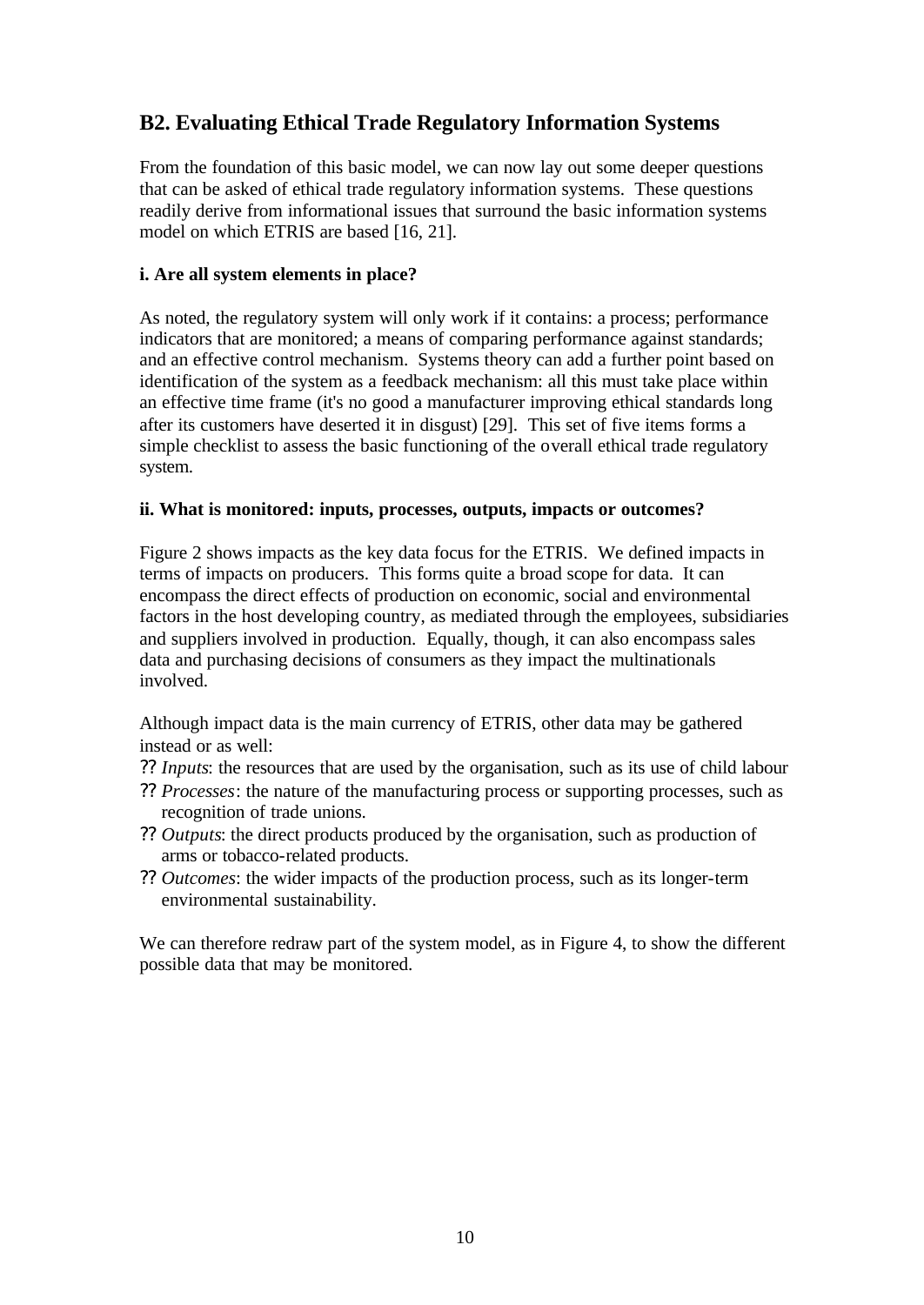**Figure 4: Different Data/Performance Indicators Monitored by Ethical Trade Regulatory Information Systems**



The ETRIS can monitor one or more of these measures. In the latter case, it will need some mechanism for integrating or at least co-ordinating the different measures.

The nature of the item monitored also affects the legitimacy of the overall information system. There is a general rule of performance indicators that applies equally here: the further left on the Figure 4 line you monitor, the easier it is to capture the data; the further right on the Figure 4 line you monitor, the more useful the performance indicator [10]. The temptation – for both multinationals and advocates – will be to capture the data that is easy rather than the data that is useful. This tension will infect all ETRIS, and also serves as a further means for evaluation of those systems.

#### **iii. Is there comprehension between comparison and control?**

Figure 2 glosses over a task that comes between comparison and control. This is the task of comprehending why there is a difference between actual and target performance. Where some divergence from target is detected by comparison, ideally one would not immediately leap to control it. Instead, you first move to comprehend the cause of the difference. The overall monitoring, evaluation and control process would therefore be represented as shown in Figure 5.





This issue of comprehension – and its associated information flows – will underpin the long-term developmental value and credibility of ethical trade. Child labour presents an example. Views of this prior to the 1990s were relatively simplistic. Child labour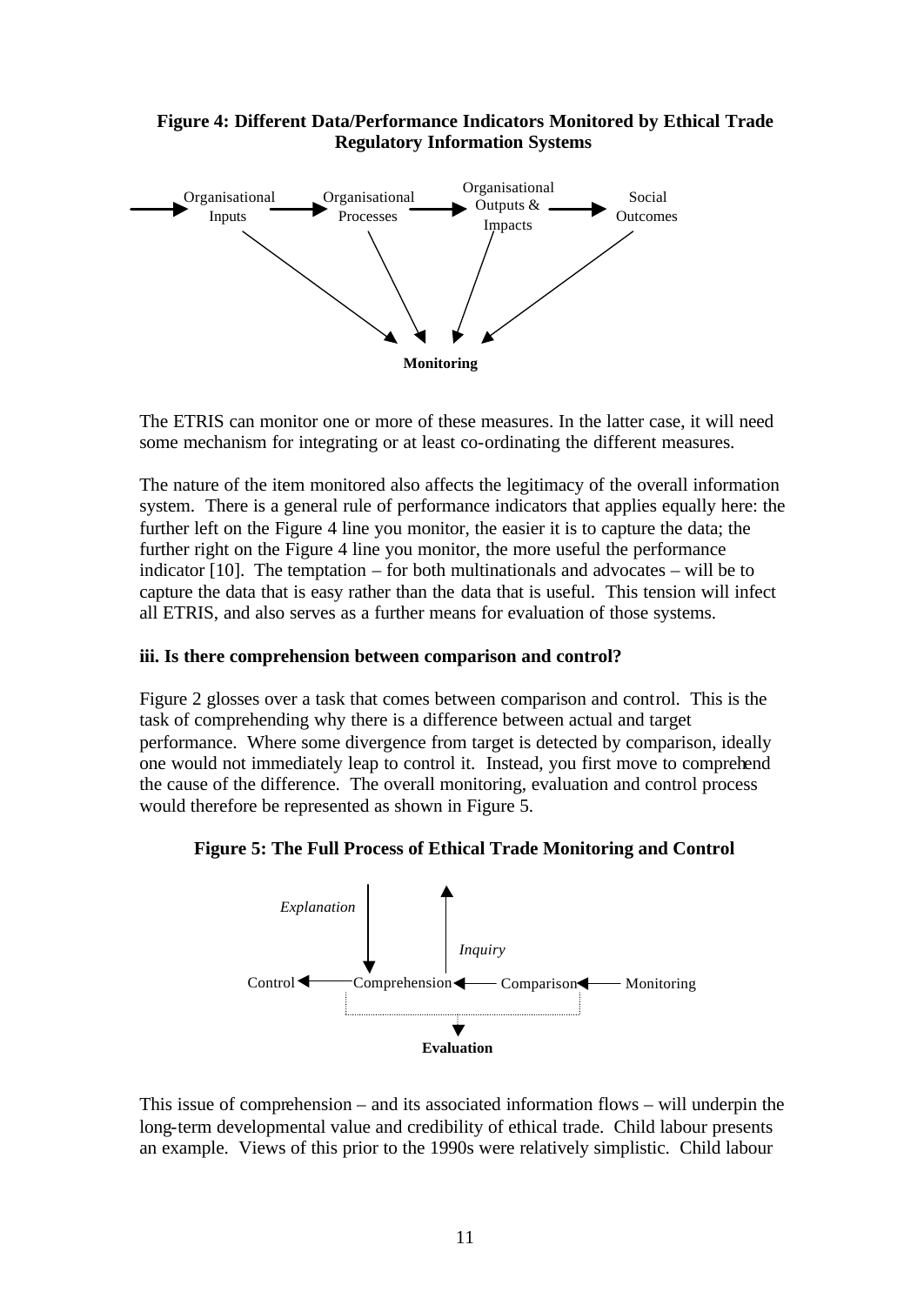was a 'bad thing'. Where monitoring showed that it existed, the control meant boycotting offending producers.

Fuller inquiry and explanation – processes of data-gathering, information generation and knowledge-building – took place during the 1990s. These showed the crucial economic role of children in many households, and the potentially damaging effects of boycotts: some children thereby removed from productive work did not move into education as hoped; instead they became unemployed members of impoverished households [3]. As a result, the issue has come to be treated with a great deal more sensitivity, using support, encouragement and voluntary codes rather than sanctions.

This has only been possible because of the effective information systems that support inquiry and explanation. ETRIS assessed as lacking such additional IS components may therefore be ineffective, enabling knee-jerk reactions (e.g. from busy Western consumers) rather than allowing understanding of the bigger picture behind developing country production issues.

#### **iv. What qualities does the ethical data have?**

Data is the foundation of any information system, including any ETRIS. But what qualities does that data exhibit?

At root, ethical trade data should be judged by rational criteria such as CARTA; judging how complete, accurate, relevant, timely and appropriately presented the data is. Judging ethical trade data in these terms is a vital first step in the evaluation of ETRIS. It is also an area of concern because of the identity of those who capture the data.

In many cases, data is captured by the producers themselves. They may clearly experience strong tensions at times between the need for 'CARTA' data, and the corporate need to be seen to be achieving ethical targets. Indeed, multinationals are accused of data misdeeds from filtering to distortion to lying in their efforts to appear more ethical than they actually are [20].

Independent inspection should remove the tension between truth and profit. However, even here one must always be aware that institutional cultures, worldviews and objectives will impact the process of data capture, processing and transmission. Data is never neutral: it always reflects the contexts in which it is handled, and the values of those who handle it [11].

Hence, we must be aware that, alongside the rational values of data are a set of more interpretive values that affect the functioning of ethical trade regulatory information systems. Examples include:

- ?? the perceived trustworthiness and authority of the data source,
- ?? the extent to which data chimes with the existing values of the recipient,
- ?? the novelty of the data,
- ?? the medium by which it is transmitted, and
- ?? the context within which it is received.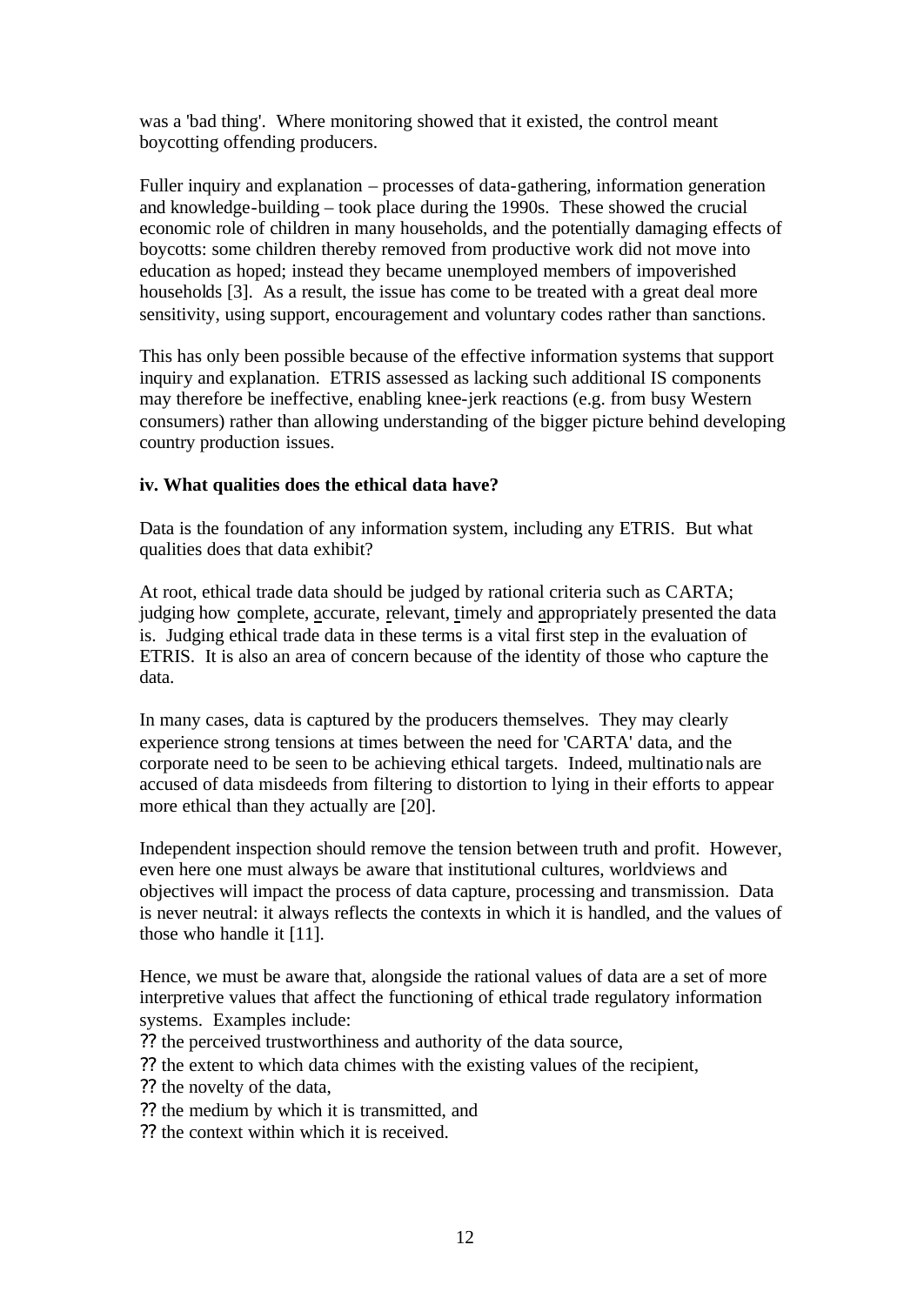Both multinationals and ethical trade advocates are well aware of these interpretive values. Multinationals particularly have made great use of them in their bid to gain consumer attention, and to influence consumer behaviour. A classic example from the 1990s were the car manufacturer campaigns that left some consumers with the impression that cars running on unleaded petrol were somehow good for the environment.

In part, this highlights another data issue: the problem of data filtration and summarisation. At the point of capture, there may be a rich array of data on the socioeconomic conditions of production, and on the socio-economic and environmental impacts of production. However, this rich array, plus accompanying standards for comparison, cannot be fitted onto the side of a coffee jar. It must be significantly filtered and summarised before presentation to consumers; the extreme of this being the single brand 'eco-label'. Whilst eco-labelling has been successful in changing consumer behaviour, it has also been criticised for its massive over-simplification; i.e. for data filtration and summarisation that ranges from over-zealous to plain misleading [9].

# **C. ICTs and Ethical Trade**

The previous section has explored the various ways in which information supports the self-regulatory process of ethical trade. Given the centrality of information to ethical trade, we now move on to investigate the potential role of information and communication technologies. The word 'potential' must be noted – there are no studies about ICTs in ethical trade. All we can achieve here, therefore, is to lay out some key issues.

A glance at Figures 1 to 3 indicates that ethical trade involves plenty of data processing and even more data communication; including communication between globallydispersed stakeholders. ICTs will thus be readily applicable within ethical trade and – as noted in the Introduction – the technology is already in use in a number of ways: putting unions in developing countries in touch with advocates; supplying ethical trade data to consumers through advocate and producer Web sites; and enabling discussions between stakeholders [14].

ICTs will bring their traditional advantages to ethical trade [1]. They will increase the speed and precision of data processing, enabling ethical trade information to be compiled more quickly and more accurately. They will increase the speed and scope of data communication, enabling ethical trade information to reach more stakeholders in a more timely manner. This, in itself, will help to address some of the issues identified earlier about accuracy of data, and timeliness of the ethical trade feedback loop.

Ethical trade portals already exist (e.g. www.ethicalconsumer.org and www.infact.org), on which a wide variety of data about producers, products, production and impacts is held. With the spread of mobile computing, it is not too fanciful to imagine situations in which consumers can swipe a bar code in the supermarket to receive a rich range of data; thus overcoming the filtration and summarisation problems identified above.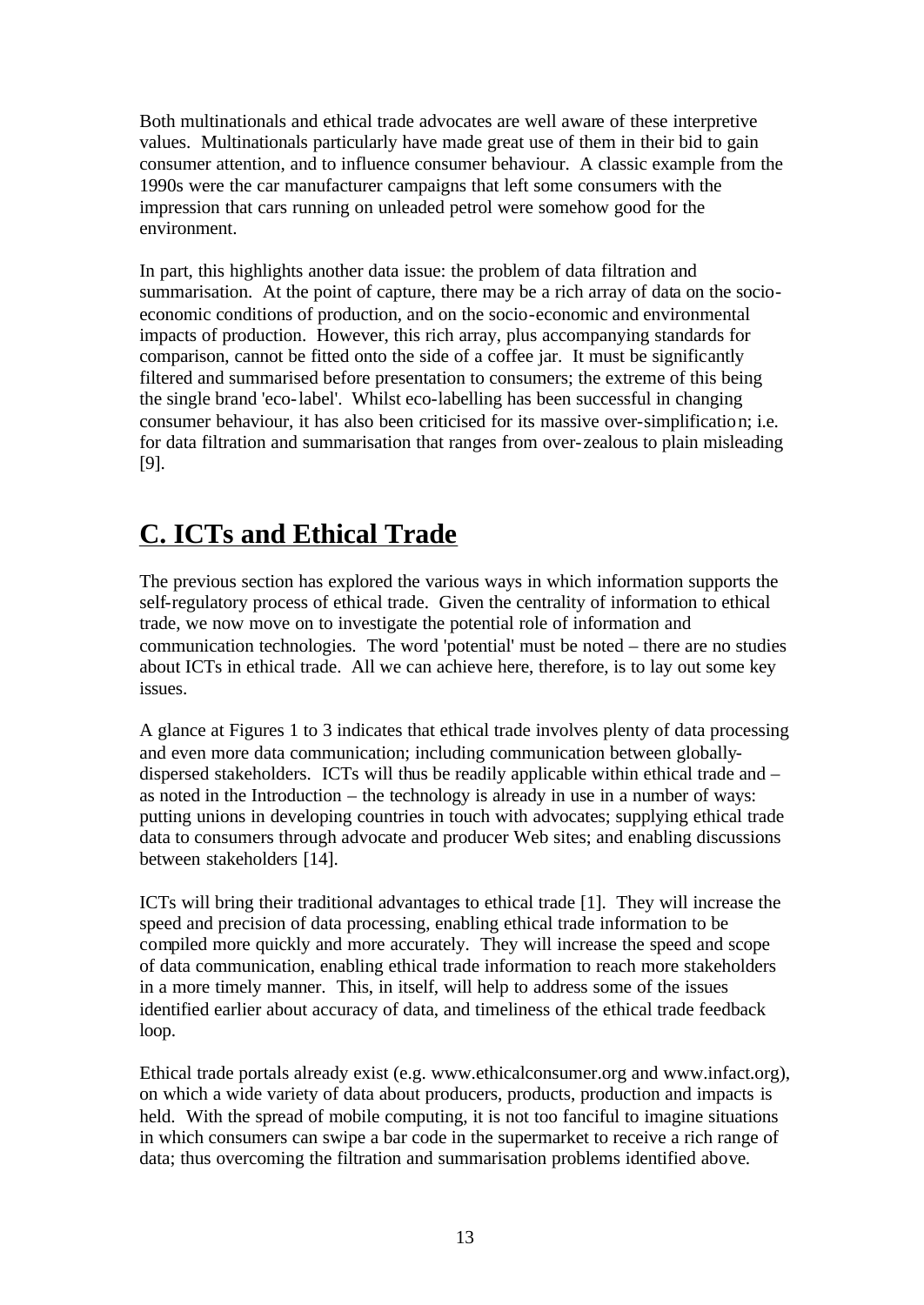It is even conceivable, using current technology, that *disintermediated* exchange of data can take place in real time between original producer and final consumer; allowing a potential customer to directly observe production, or receive oral testimony from production workers. However, electronic support for *reintermediated* models seems a more likely route to be followed, particularly given the significant data capture and processing loads imposed by ethical trade monitoring and comparison processes.

Signs of this reintermediation are already seen in fair trade, with the reintermediating activities of fair trade portals (e.g. www.fairtradeonline.com and www.onevillage.org). In these cases, the portal host undertakes significant data capture and processing on behalf of both producer and consumer. Consumers are presented with summarised data on the conditions and impacts of production; producers are presented with summarised data about the needs and wants of Western consumers. Normally, neither group could easily access the other's data because of high cost and other barriers; hence the value of ICT-enabled intermediation.

Alongside these benefits that ICTs may bring to ethical trade, though, their growing use raises a number of more challenging issues.

Where ICTs are used, we must recognise the now familiar issue of the digital divide: of the impact on those stakeholders who lack access to the new technology. ICTs should ideally be used as a supplement to non-digital means of handling data, but the tendency is that ICT-based systems supplant other systems, for cost and other reasons [17]. Poor consumers – already challenged by any ethical price premium<sup>3</sup> – may face greater difficulties in making ethical consumption decisions. Poor producers – already marginalised to the role of just data sources in many ethical trade systems (see Figure 3) – may find themselves marginalised still further and entering into relationships of even greater inequality with multinationals.

As noted above, ICTs can improve the accuracy of data processing. However, they do little to impact the accuracy of the data originally captured. Yet data handled by ICTs – even if inaccurate – may be given spurious credibility because of the perceived objectivity of computers thanks to their 'aura of precision and futuristic sophistication' [23: p231]. There is also a risk, given the strong motivations and values of those involved in ETRIS, of ICTs masking the inherent subjectivities that attach to and strongly affect ethical trade data.

Finally, drawing on earlier points, we should remember other things that ICTs will not affect [18]. They will not affect the other resources that are required to turn data into decisions and actions. For example, ICTs can help to deliver data on the ethics of production to a consumer. But they do not deliver the motivation to make use of that data. They do not deliver the knowledge required to understand and interpret that data. They do not deliver the power to exercise significant control over the production process.

In sum, ICTs have a beneficial role to play in ethical trade regulatory systems, but a role that is both limited and challenged.

l

 $3$  The additional price that many richer consumers have been found willing to pay when purchasing goods that have been given the stamp of ethical approval.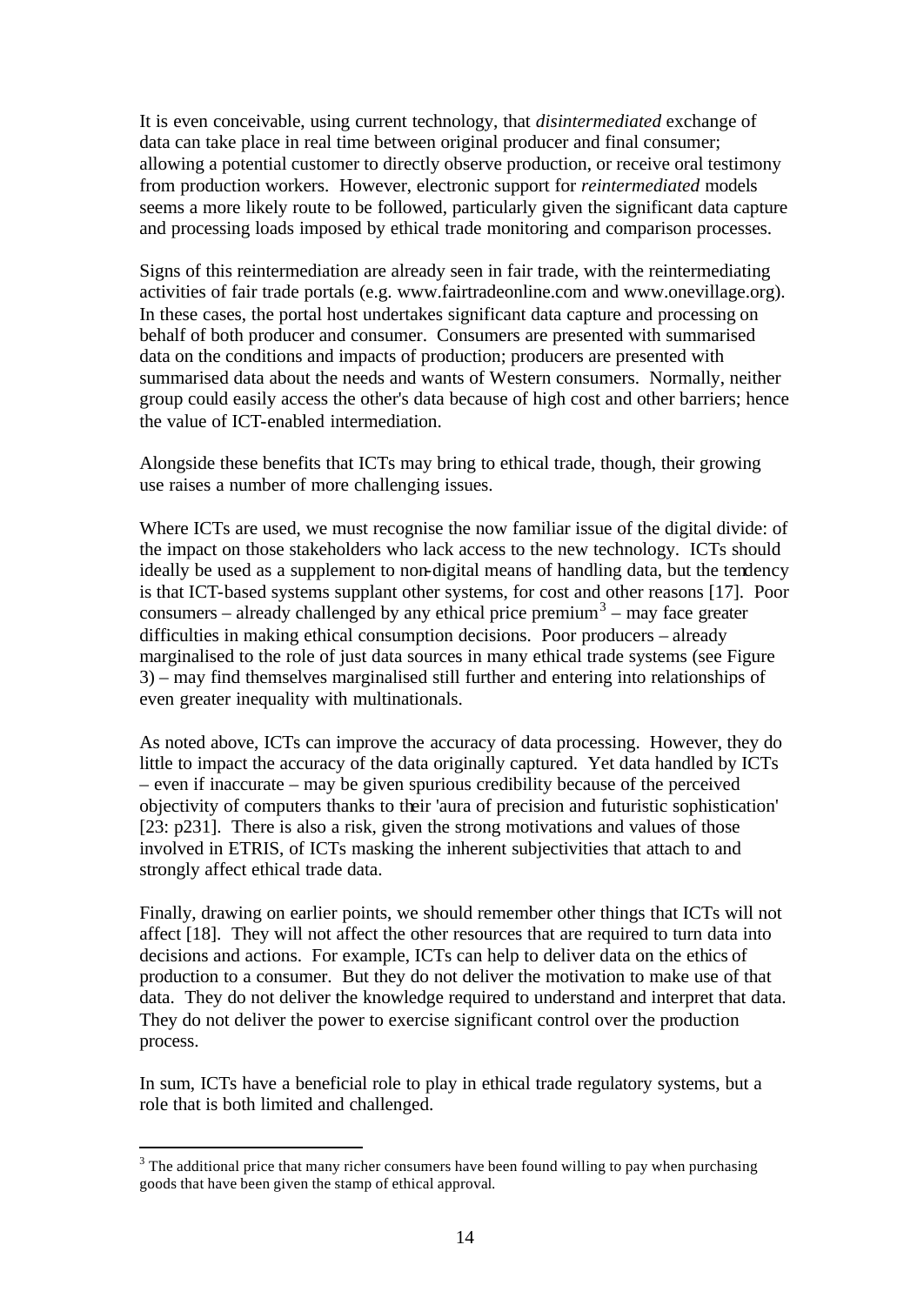# **D. Conclusions**

The growth in global trade has been paralleled by a growth in concerns about the impact of global trade on workers and suppliers and environments in developing countries. One response to such concerns has been the instigation of ethical trade initiatives.

Ethical trade has a moral simplicity that leads one to assume it will be developmentally positive. The actual results are a little less clear. Voluntary codes of conduct in the clothing industry, for instance, have been effective in significantly reducing the incidence of child labour [24]. But, as noted above, this can have both positive and negative impacts on poor communities. Likewise, ethical standards increase the costs of production. Where these costs are willingly absorbed by consumers as an ethical premium, they can have a relatively straightforward and positive developmental impact. However, if the costs have to be absorbed by the developing country producers, this may lead to unforeseen and unwanted outcomes, such as greater mechanisation of production and consequent loss of employment opportunities.

Whatever the impact of ethical trade, ethical trade initiatives are on the increase. Ethical trade has largely arisen due to the success of advocate interest groups (such as consumer groups and international NGOs) in exerting pressure on producers, both to acknowledge the existenc e of ethical considerations and to take action to improve conditions.

As described above, this process has been significantly information-driven. Increased information has created increased awareness about adverse employment conditions, infringements of human rights and environmental degradation. Accordingly, this information has stimulated producers and consumers to question their activities and their preferences, and to voluntarily adopt new standards of behaviour or, for consumers, change their patterns of consumption.

The information system is thus the heart of the ethical trade regulatory system. Most ethical trade initiatives have foremostly been information campaigns (something for which they are sometimes criticised). Hence, an informational perspective is crucial to understanding ethical trade.

From this perspective, we can model the core 'ethical trade regulatory information system'. This, in turn, can be used to better understand the way in which ethical trade operates, to evaluate ethical trade initiatives, and to identify key information- and ICTrelated issues.

Data quality is one key issue. The accuracy and other rational characteristics of data may be undermined by the strong and differing worldviews that inhabit ethical trade initiatives. These may also serve to emphasise more interpretive characteristics of data; characteristics that remain rarely discussed in traditional/hard variants of IS analysis and design [4]. ICTs have little to offer here. Indeed, in a variant on an old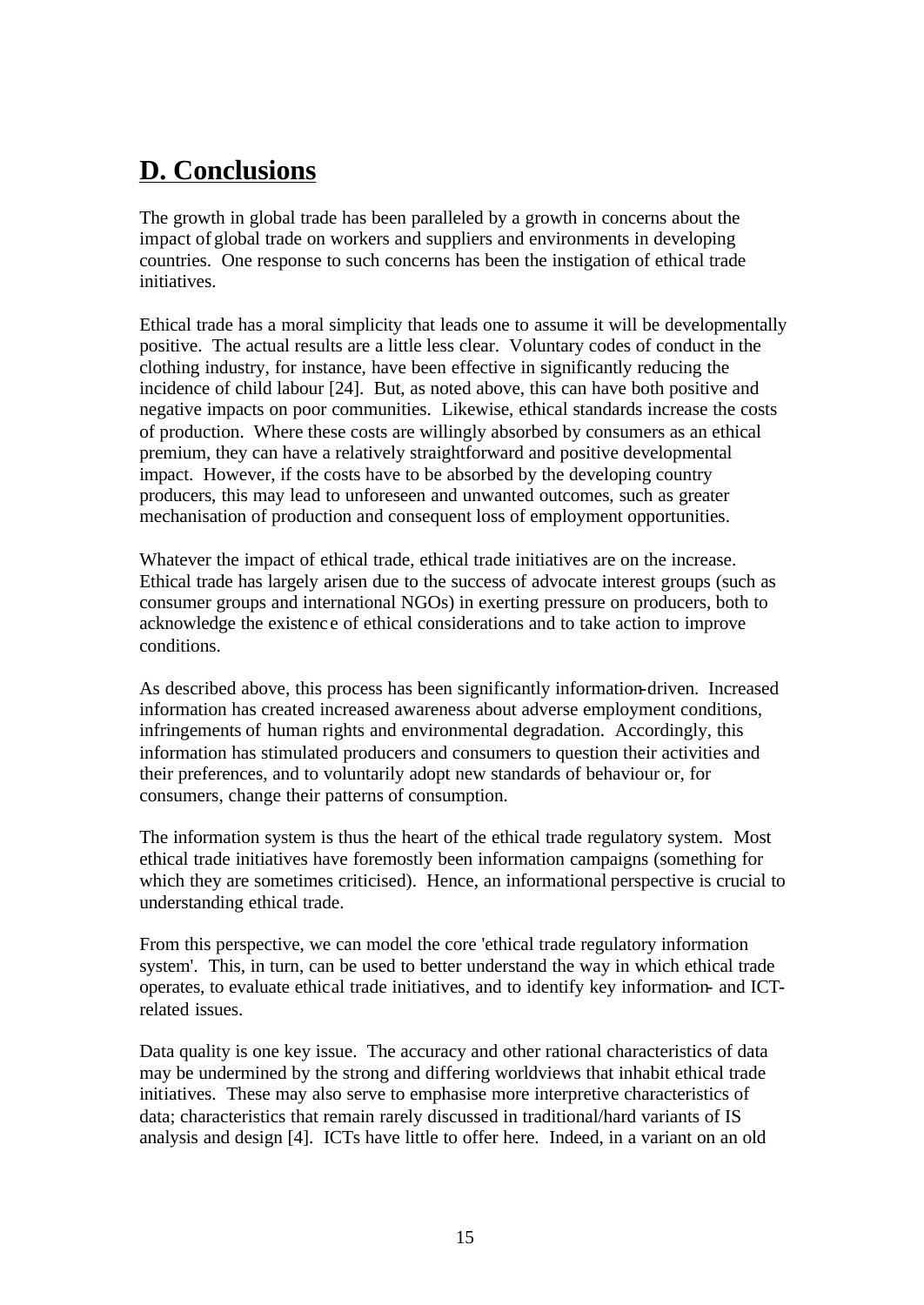phrase, they run the risk of converting ETRIS into GIGO systems: 'Garbage In, Gospel  $\text{Out}^4$ .

The whole gamut of IS resources also needs to be recognised. Not just the data requirements, but also the socio-economic package that enables full engagement in ethical trade: knowledge, money, skills, motivation, power. Again, ICTs and hard approaches to IS analysis and design have little to offer here. This suggests that soft systems methods – with their holistic approach and consideration of different worldviews – will be particularly appropriate in the design of ETRIS. It also suggests that both conceptual frameworks and practical tools for ETRIS need to be able to cope in an integrated manner with digital and non-digital, formal and informal means of handling data.

Beyond this, we can say little at present. The need now is for more research, particularly field research including case studies. This will help us understand more deeply the actual and potential role of information and of ICTs in support of ethical trade.

#### **D1. Implications for Self-Regulation**

Ethical trade is of interest *per se*, because of its growing impact on global trade and because of its potential impact on some central development goals. As noted in the introduction, though, it is also of interest because it epitomises a new form of relationship between consumers, producers, and others: self-regulation.

Self-regulation, as the name implies, is a form of regulation imposed upon themselves by stakeholders in the production-consumption chain [27]. It exists outwith the framework of formal regulation, such as binding bi-/multi-lateral trade agreements or binding national laws. It seeks to create a basic framework of values, behaviours and rules that reflect both consumer and producer interests, encompassing the interests of all production stakeholders, including employees and their families. It arises as a compromise between, and as an alternative to, international/state regulation on the one hand and the open competitive reign of the free market on the other.

Self-regulation is seen as particularly appropriate to the present-day political and economic context. This is a context in which states and international bodies cannot or will not regulate the market relationship between consumers and producers, due to WTO or similar constraints, or due to fear of damaging national competitiveness. Yet it is also a context in which serious shortcomings are seen, particularly for the poor and excluded, in the functionings of the free market.

Other features of self-regulatory systems, which particularly distinguish them from the more traditional forms of state regulation, include [7]:

?? Such systems are decentralised and participatory rather than centralised and authoritarian. Ownership of rules and regulations is not confined to a single regulatory body, but tends to be dispersed among market actors and nongovernmental stakeholders.

l <sup>4</sup> Acknowledgements to Norah Stoops for pointing this out.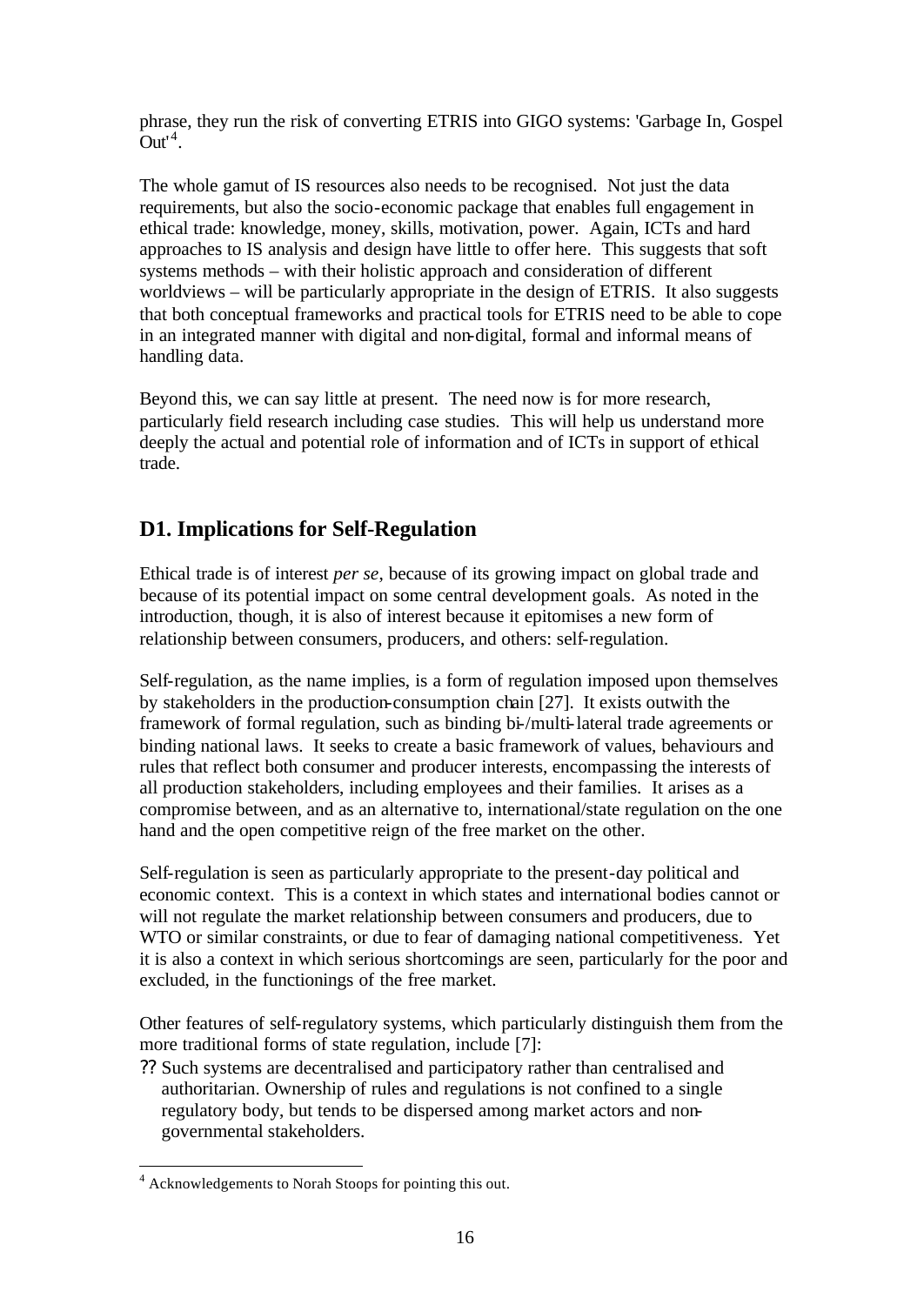- ?? Rules are designed through participation and consensus of stakeholders, largely bypassing the traditional political process. Self-regulation thus constitutes a disintermediated form of regulation (i.e. although government may act as facilitator or even stakeholder, it no longer retains control of the rule-making process)
- ?? Non-governmental stakeholders have a direct influence on rulemaking, implementation and compliance procedures (representing a reintermediating tendency).
- ?? Adherence to rules and regulations is obtained exclusively through voluntary compliance and is based largely on trust between market actors.

Ethical trade, with its voluntary codes, is a strong example of self-regulation that comfortably fits the characteristics of self-regulation outlined above. It is an apparent informal and voluntary alliance between two main groups. On the one hand, consumers who are voluntarily incorporating values into their individual purchasing decisions (with surveys suggesting most consumers do not want to consume products that derive from unethical practices). On the other hand, producers who (for both economic and non-economic reasons) wish to conform to common standards that are not a threat to fair competition, and are thus voluntarily incorporating ethical criteria into their business decision making [26].

Understanding the informational characteristics of ethical trade may thus also offer us broader insights into the informational characteristics of self-regulation. This is valuable given that self-regulation is covering important current issues such as corporate accounting standards, organic food production, and governance of the Internet. Informational issues include all those identified earlier:

- ?? the centrality of information;
- ?? the importance of data quality;
- ?? the tensions between interpretive characteristics of data (symbolism, sense-making, authority, etc.) and rational characteristics of data (completeness, accuracy, etc.);
- ?? the need for a holistic view of the resources required to turn data into decisions and actions.

A number of these issues apply equally to systems of traditional state regulation, but self-regulation does add its own informational characteristics. These particularly relate to the large number of stakeholders, the participative nature of decision-making and, hence, the importance of trust and other data items related as much to perceptions as to reality. As with ethical trade more specifically, these characteristics all point to the value of selecting soft systems approaches in the exploration and design of selfregulatory information systems [8].

Finally, while this introductory paper has been able to lay out some of the fundamental ways in which information underpins this new and growing trend, it cannot yet offer a detailed analysis of the relationship between information systems and self-regulation. Hence, the call for further research applies equally to self-regulation.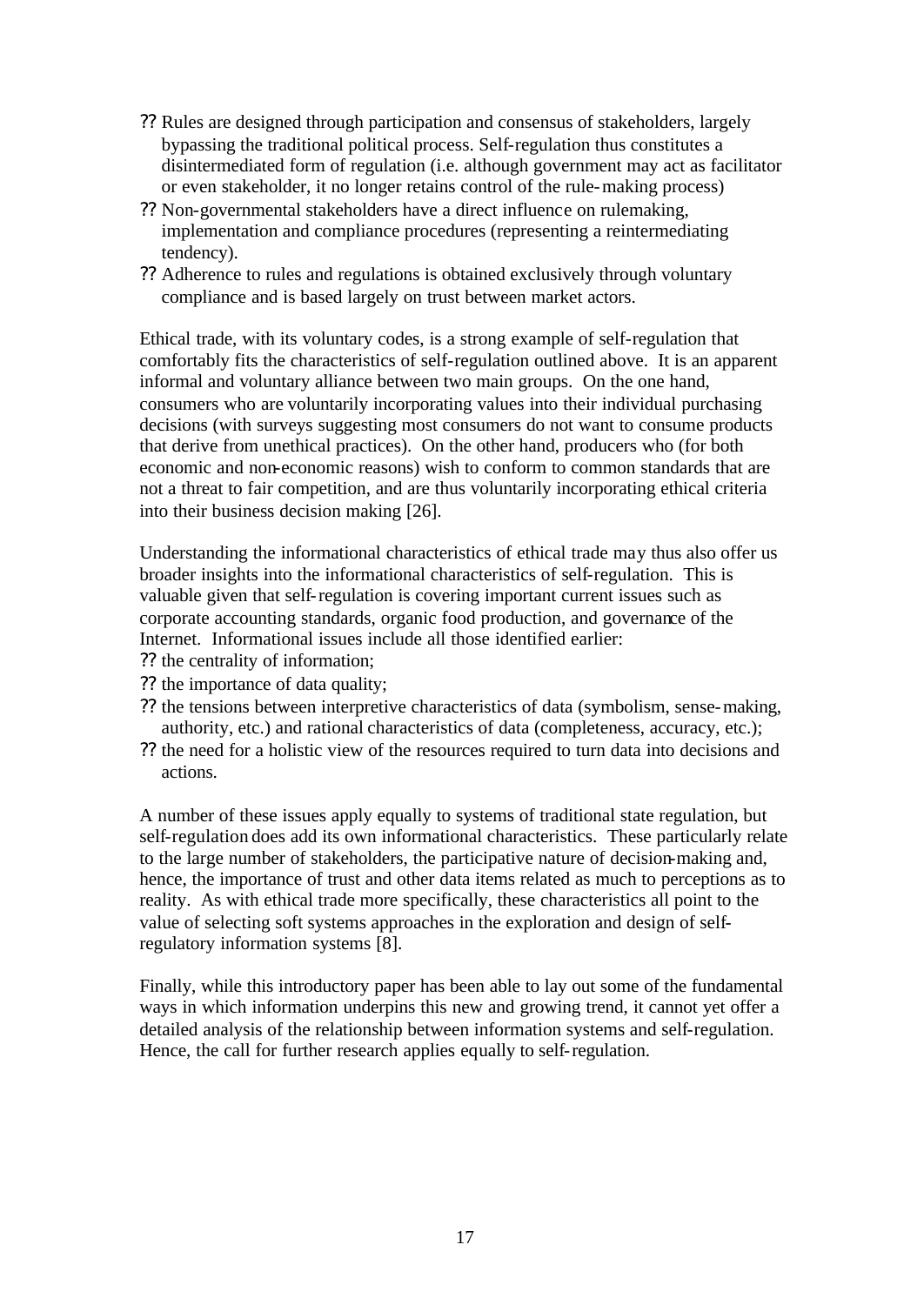#### **References**

[1] S. Alter, *Information Systems*, 4<sup>th</sup> edn, Prentice Hall, Upper Saddle River, NJ, 2002.

[2] S. Barrientos, Globalisation and ethical trade: assessing the implications for development, *Journal of International Development* 12(4) (2000), 559-570.

[3] K. Basu, *Child Labour: Cause, Consequence and Cure, With Remarks on International Labour Standards*, Policy Research Working Papers, World Bank, Washington, DC, 1998.

[4] S. Bell and T. Wood-Harper, *Rapid Information Systems Development*, 2nd edn, McGraw Hill, London, 1998.

[5] D. Ben-David and L.A. Winters, *Trade Income Disparity and Poverty*, WTO Special Study 5, World Trade Organisation, Geneva, 2000.

[6] M. Blowfield, Ethical trade: a review of developments and issues, *Third World Quarterly* 20(4) (1999), 753-770.

[7] Cabinet Office, *Alternatives to State Regulation*, Cabinet Office, London, 2000.

[8] P. Checkland and S. Holwell, *Information, Systems and Information Systems*, John Wiley, London, 1998.

[9] C. Childs and S. Whiting, *Eco-Labelling and the Green Consumer*, Sustainable Business Initiative, Department of Environmental Science, University of Bradford, Bradford, UK, 1998.

[10] S. Cohen and W. Eimicke, The need for strategic information systems planning when contracting-out and privatizing public sector functions, in: *Handbook of Public Information Systems*, G. David Garson, ed., Marcel Dekker, New York, 2000.

[11] T. Davenport, *Information Ecology*, Oxford University Press, Oxford, 1997.

[12] P. Dicken, *Global Shift*, 3rd edn, Paul Chapman, London, 1998.

[13] ETI, *ETI Annual Report 1999/2000*, Ethical Trading Initiative, London, 2000.

[14] ETI, *The Ethical Trading Initiative*, Ethical Trading Initiative, London, 2002. http://www.eti.org.uk/

[15] C. Ferguson, *A Review of Company Codes of Conduct*, Social Development Division, Department for International Development, London, 1998.

[16] R.B. Heeks, Management information systems in the public sector, in: *Information Technology and Computer Applications in Public Administration*, G. David Garson, ed., Idea Group Publishing, Hershey, PA, 1999.